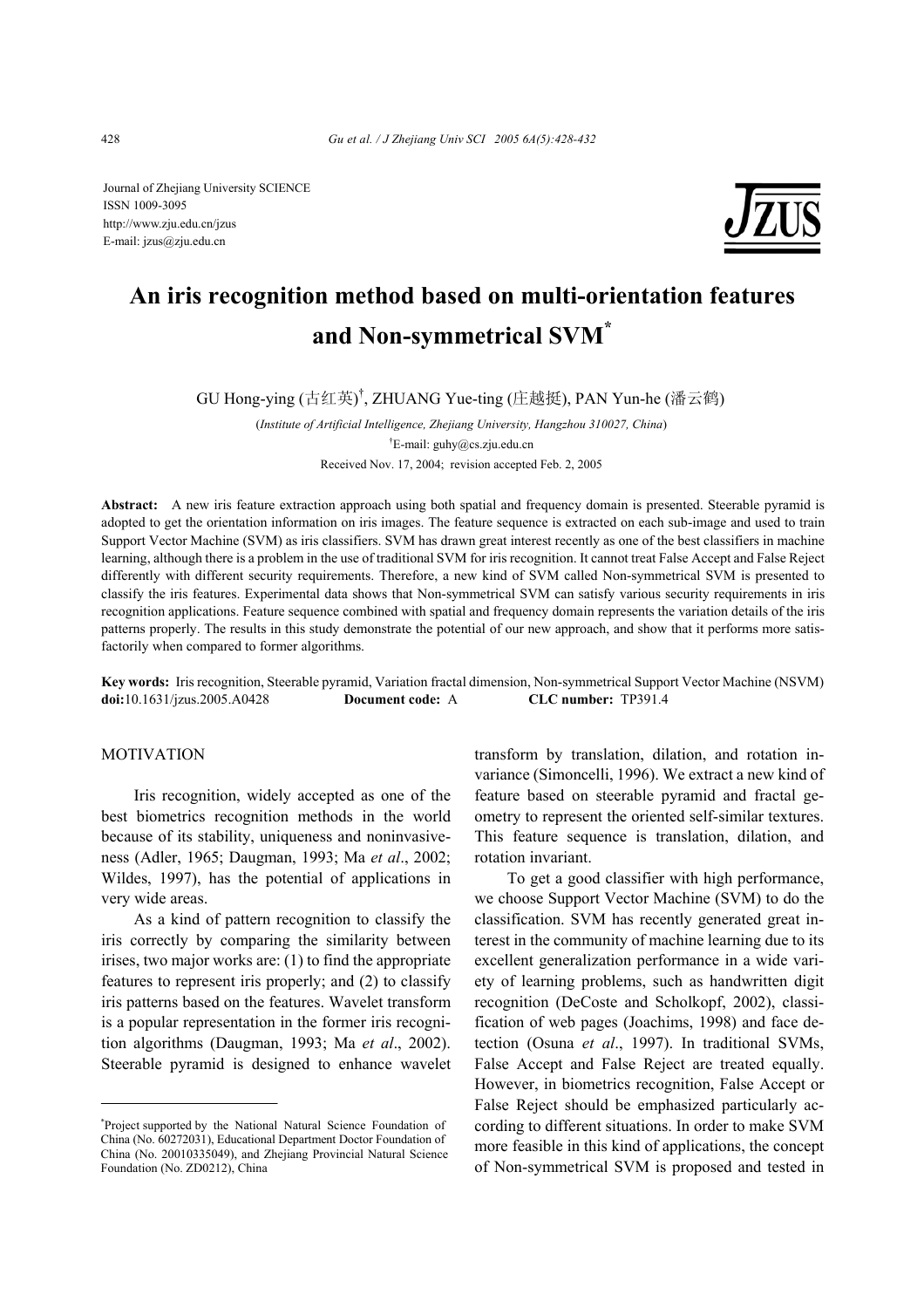this work.

## FEATURES EXTRACTION

Fig.1 is 2 common iris images from CASIA iris database. To see it more clearly, we removed the background around annular irises. We can see that the iris consists of many irregular small blocks, such as freckles, coronas, stripes, furrows, crypts, and so on. Furthermore, the distribution of these blocks in the iris is also random. The distinct aspect of the iris comes from randomly distributed features. This leads to its high reliability for personal identification, and at the same time, the difficulty in effectively representing such details in an image. Inspired by fractal geometry, we can regard these irregular texture patterns as a kind of fractal phenomenon. Furthermore, this self-similarity is multi-oriented around the pupil.



**Fig.1 Iris patterns from CASIA database** 

#### **Variant fractal dimension**

Based on the self-similarity we found in iris patterns, we take it as a kind of typical fractal phenomenon. The mathematical way now is to measure fractals by fractal dimension.

Fractal dimension was studied regarding its recognizing and segmenting textures in images (Chaudhuri and Sarkar, 1995). The best known and the most widely used one is box-counting dimension:

$$
\text{Dim}_B F = \lim_{\delta \to 0} \frac{\log N_{\delta}(F)}{-\log \delta} \tag{1}
$$

where  $N_\delta(F)$  is the smallest number of square (or cubic) boxes with side  $\delta$  necessary to cover *F*. Eq.(1) is to count the number of boxes which contain the image. But it is not suitable for reflecting an iris image whose self-similarity is not on the contour but inside the texture instead. Researchers proposed a special

fractal dimension for texture images like irises (Gu *et al*., 2004):

$$
\text{Dim}_B F = \lim_{\delta \to 0} \frac{\log N_{\delta} (IsChange(F_{\delta}))}{-\log \delta} \tag{2}
$$

where  $F_\delta$  is the image covered by square boxes of side  $\delta$ , *IsChange*( $F$ <sup> $δ$ </sup>) will be evaluated with two thresholds. Basically it is 1 if the gray scale in  $F_\delta$  changes, and 0 otherwise. Because a gray image has abundant gray scale variations, it is improper to analyze all the small changes in detail because the dimension value must be close to 2.0 in that case. The solution is setting a threshold. The changes that are bigger than the threshold can be counted as "change". It is Low-Threshold. The reason to set High-Threshold is to reduce the influence of the pupil and the eyelashes in the iris images. Only changes falling between Low-Threshold and High-Threshold will be counted as *IsChange*(*Fδ*).

In order not to leave out any variation details, a moving window (*la*,*lb*) is used, which moves by (*Step*). Overlap is allowed when covering the image. The variation fractal dimension of every sub-image can be calculated now. The values of  $(l_a, l_b)$  and  $(Step)$  will affect the size of the feature series directly. For example, for an image of  $200 \times 200$ , when  $(l_a, l_b)$  choose  $(50\times50)$ , and  $(Stop)$  is 50, we can get 16 features as the feature series.

$$
Feature(I)=(D_1...D_n)
$$

where  $D_i$  is *i*th sub-image's corresponding variation fractal dimension. These features are input to the classifier for recognition.

#### **Steerable pyramid**

We can see this self-similarity is multi-oriented around the pupil in Fig.1. The variation fractal dimension faces a problem in that the orientation of iris textures is not considered. However, for recognition applications, the orientation information is very important.

To solve this problem, we introduce steerable pyramid into iris feature extraction. Steerable pyramid transform can analyze the anisotropic textures of irises. This transform decomposes the image into several spatial frequency bands, and further divides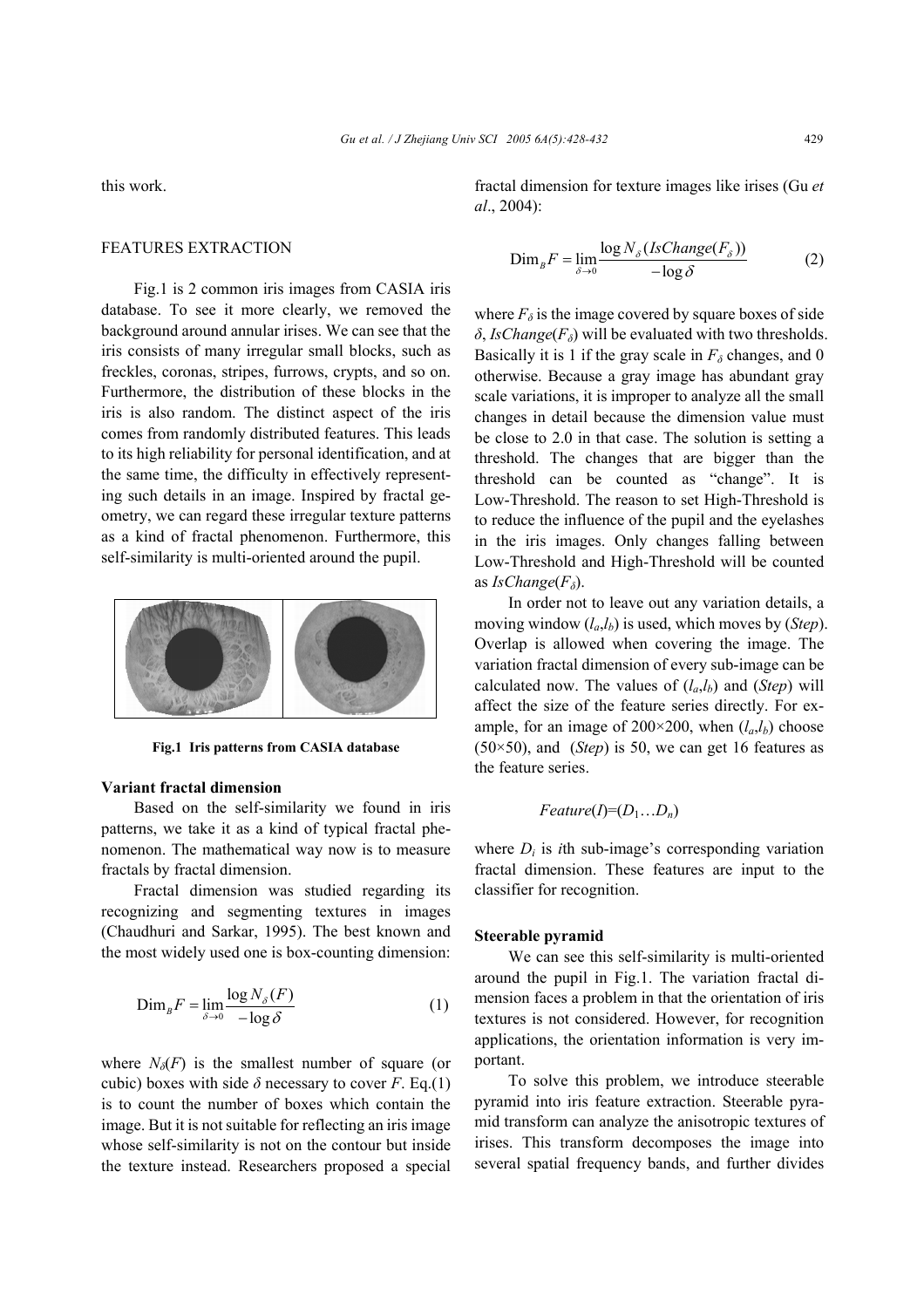each frequency band into a set of orientation bands. By studying each orientation band, we can get orientation information of iris textures.

The steerable pyramid (Simoncelli and Freeman, 1995) is a linear multi-scale, multi-orientation image decomposition that provides a useful front-end for many computer vision and image-processing applications. The basis functions are directional derivative operators that come in different sizes and orientations. The steerable pyramid performs a polar-separable decomposition in the frequency domain (Fig.2), thus allowing independent representation of scale and orientation. Since it is a tight frame, it obeys the generalized form of Parseval's Equality: The vector-length (L2-norm) of the coefficients equals that of the original signal. More importantly, the representation is translation invariant and rotation invariant (Simoncelli and Freeman, 1995), which perfectly suits iris recognition.



**Fig.2 Idealized illustration of the spectral decomposition performed by a steerable pyramid with** *k***=4. Frequency axes range from**  $-\pi$  **to**  $\pi$ 

A linear image transform represents an image as a weighted sum of basis functions. That is, the image,  $I(x,y)$ , is represented as a sum over an indexed collection of functions, *gi*(*x*,*y*)

$$
I(x, y) = \sum_{i} y_i g_i(x, y) \tag{3}
$$

where  $y_i$  are the transform coefficients. In iris recognition applications, an iris image is decomposed into a set of subbands (Fig.3), and the information within each subband is processed more or less independently of that in the other subbands. First, we get a set of orientation bands of an iris image. Then, we calculate the variation fractal dimension upon each of the orientation bands to present the self-similarity of the different orientation bands.



**Fig.3 A set of orientation bands of an iris image**

#### NON-SYMMETRICAL SVM

How to build an effective learning system plays a crucial role in the performance of classifiers. Support Vector Machine (SVM) is a promising method for classification because of its solid mathematical foundations which convey several salient properties that other methods hardly provide. However, the traditional SVM has a problem in that it processes False Accept and False Reject without any difference, which limits the feasibility. So we modified traditional SVM as Non-symmetrical SVM to satisfy the various security requirements in iris recognition applications.

Based on the minimization of structural risk of statistical learning theory, SVM works like this (Vapnik, 1998): it maps the input vector  $x$  to a higher dimension feature space *Z*, and constructs a classification hyperplane in this space. The hyperplane *H* is

$$
wx + b = 0 \tag{4}
$$

Generally, let  $S = \{x_i, y_i\}$  (1≤*i*≤*N*) be training samples sets of two classes problem, where  $x_i$  is the feature vector of each input sample,  $y_i = \pm 1$  is the class sign. Suppose all samples  $x_i$  satisfy:

$$
\begin{cases}\ny_i=1 & \text{if } (w\mathbf{x}_i)+b\geq\Delta; \\
y_i=-1 & \text{if } (w\mathbf{x}_i)+b\leq-\Delta\n\end{cases}
$$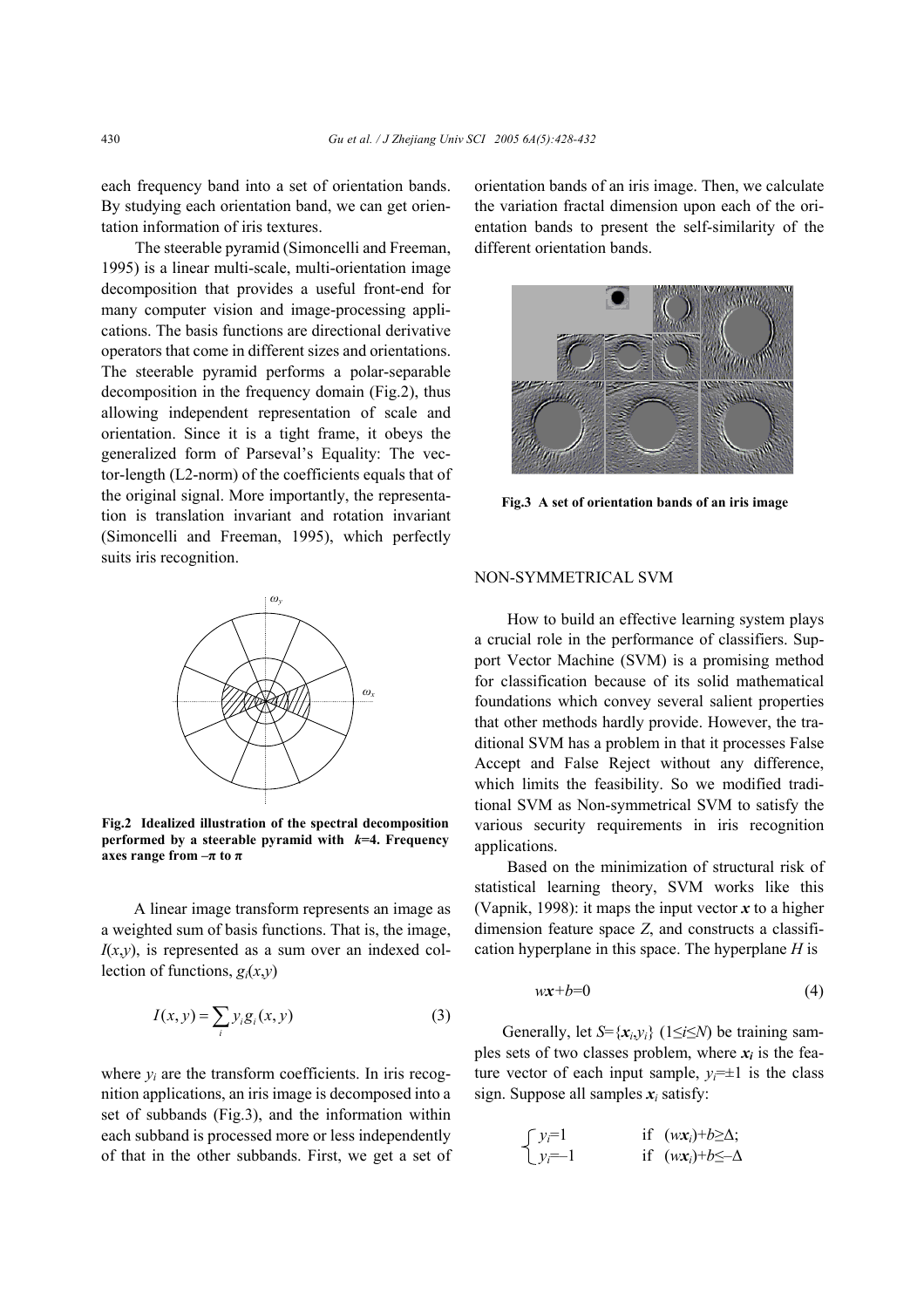where  $i=1,\ldots,k$ . Then we name it as  $\Delta$ -margin classification hyperplane. The inequalities above can be merged as:

$$
y_i(\mathbf{x}_i w + b) \ge \Delta \quad i=1,\ldots,k \tag{5}
$$

After the dataset is divided into two classes by the hyperplane, the distance of the two datasets is 2/||*w*||. The decision-making function is

$$
f(x)=\operatorname{sgn}\{(wx)+b\}
$$

Considering there are some samples that cannot be classified correctly by the best linear hyperplane in real world applications, we can add a relax variable *ξ<sup>i</sup>* into Eq.(5), *ξi*≥0, *i*=1,…,*k*:

$$
y_i(\mathbf{x}_i w + b) \ge \Delta + \xi_i \qquad i = 1, \dots, k \tag{6}
$$

When there is a mistake in classification, *ξi* is bigger than 0. So we introduce a constant *C* as the error-punishment. Now the problem of constructing generalized best classification hyperplane is converted to how to minimize the function below under the restricting condition Eq.(6)

$$
\psi(w,\xi) = \frac{1}{2}(w,w) + C \sum_{i=1}^{k} \xi_i
$$
 (7)

Now, the decision-making function becomes:

$$
f(\mathbf{x}) = \text{sgn}\left(\sum_{i=1}^{k} \alpha_i y_i K(\mathbf{x}, \mathbf{x}_i) + b\right)
$$
 (8)

By now, SVM takes False Accept and False Reject into the same consideration without any difference. Actually, especially in biometrics recognition, the costs of False Accept and False Reject are different. It needs to be treated in different ways during training. Sometimes, False Accept should be punished by a bigger cost than False Reject. So we modified traditional SVM as NSVM to satisfy the changing security demand by a constant *m*. We call *m* non-symmetrical parameter. It is used to adjust the position of the classification hyperplane *H*:

$$
wx+b+m=0\tag{9}
$$

In Eq.(9), *b*+*m* can be realized by *b*′ since they are similar variables, then Eq.(9) will be  $wx+b'=0$ . But it is better to separate them because they have different physical meanings. The parameter *m* should be emphasized as a special non-symmetrical parameter to be evaluated in the following experiments.  $m>0$ means the classification hyperplane *H* is closer to the center of positive samples. By changing the value of *m*, the False Accept Ratio (FAR) can be reduced. Consequently the two kinds of mistakes are punished differently. Now Eq.(8) is changed to:

$$
f(\mathbf{x}) = \text{sgn}\left(\sum_{i=1}^{k} \alpha_i y_i K(\mathbf{x}, \mathbf{x}_i) + b + m\right)
$$
 (10)

In this way, we can adjust the position of *H* according to different security requirements, and *H* can be different distance away from the two kinds of support vectors. We name this kind of SVM Non-symmetrical SVM.

#### EXPERIMENTS AND RESULTS

To evaluate the performance of the proposed method, we provide evidence of our analysis on SVM-based iris recognition using CASIA Iris Image Database from the National Laboratory of Pattern Recognition (NLPR), Institute of Automation (IA), Chinese Academy of Sciences (CAS). The database includes 756 iris images from 108 different eyes of 80 subjects. The images were acquired during different sessions and the time interval between two collections is one month, which is a real-world application case simulation.

According to the algorithms discussed above, we implement the iris recognition system and do 5250 times testing. Now we list the experimental result as the widely-used form in Table 1.

**Table 1 Comparison of accuracy, FAR and FRR**

| Features used                                   | Accuracy<br>$\%$ | FAR<br>$\frac{1}{2}$ | <b>FRR</b><br>$\frac{1}{2}$ |
|-------------------------------------------------|------------------|----------------------|-----------------------------|
| Traditional fractal                             | 87.89            | 11.75                | 0.36                        |
| Variation fractal                               | 98.21            | 145                  | 0.34                        |
| Variation fractal based on<br>steerable pyramid | 99 14            | 0.63                 | 0.23                        |